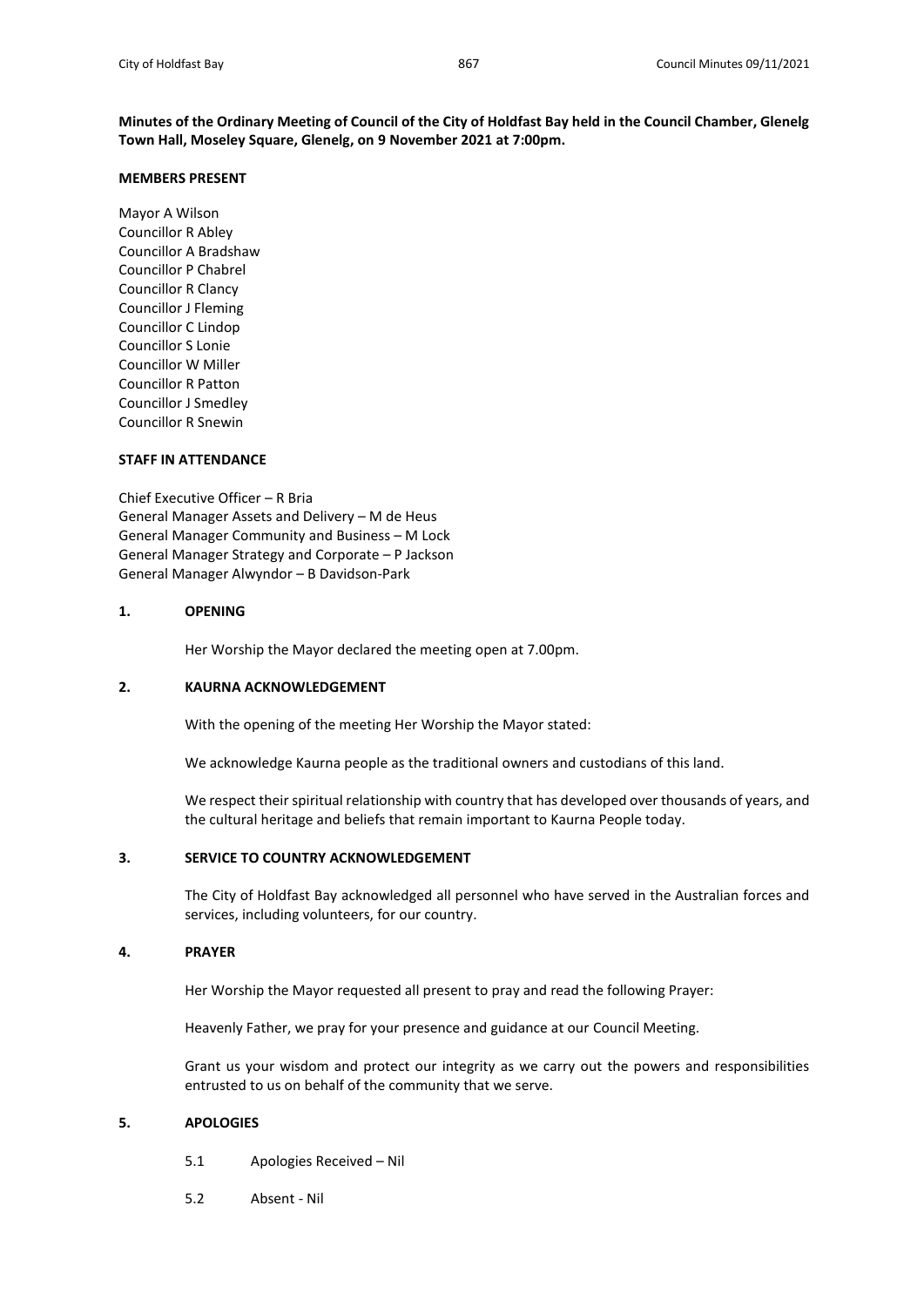# **7. DECLARATION OF INTEREST**

Members were reminded to declare their interest before each item.

# **8. CONFIRMATION OF MINUTES**

# **Motion C091121/2461**

**That the minutes of the Ordinary Meeting of Council held on 26 October 2021 be taken as read and confirmed.**

Moved Councillor Lonie, Seconded Councillor Patton **Carried Unanimously**

## **9. PUBLIC PRESENTATIONS**

- 9.1 **Petitions** Nil
- 9.2 **Presentations** Nil

## 9.3 **Deputations**

### 9.3.1 **Botten Levinson Lawyers**

*Mayor Wilson approved a deputation from Botten Levinson Lawyers on behalf of Ms Christine Grant regarding the request to remove a significant tree in front of 10A Augusta Street, Glenelg.*

*Representatives from Botten Levinson Lawyers did not attend. Confidential Item 18.2 – Request to remove significant tree in front on 10A Augusta Street, Glenelg (Report No: 347/21) was adjourned to a later date, to be advised to Botten Levinson Lawyers.*

# **10. QUESTIONS BY MEMBERS**

# 10.1 **Without Notice**

### 10.1.1 **Seawall Apartment Squatters**

Councillor Miller asked if Administration has the ability to undertake a site inspection at the Seawall Apartments.

General Manager Community and Business provided a response.

### 10.1.2 **Carpark Opposite Windsor Theatre, Brighton**

Councillor Snewin asked a question in relation to activity in the car park opposite Windsor Theatre, Brighton.

General Manager Community and Business provided a response.

## 10.1.3 **Caretaker Period Provisions**

Councillor Bradshaw asked a question in relation to the caretaker period provisions.

CEO provided a response.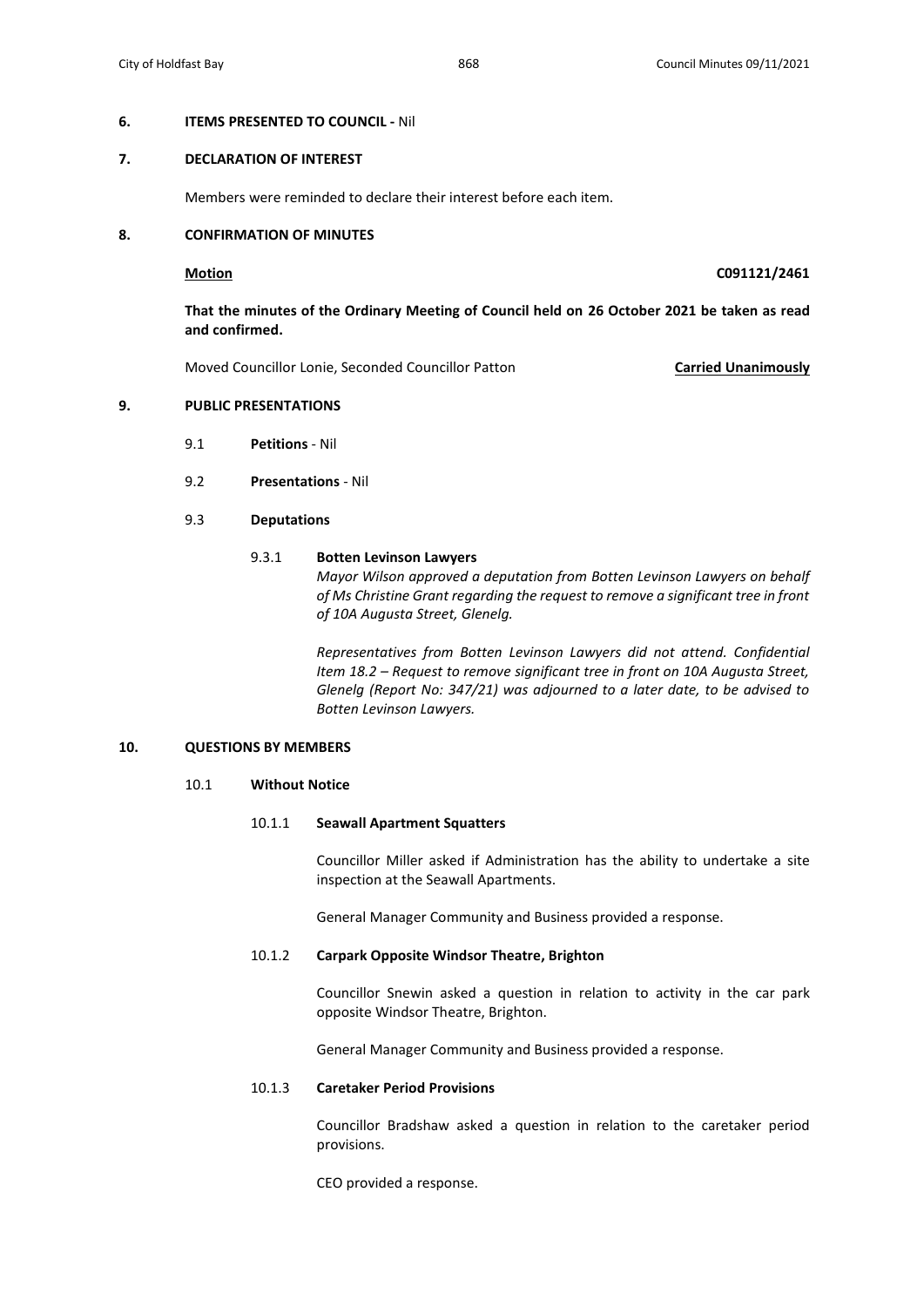### 10.1.4 **Brighton Road Corridor Study**

Councillor Lindop asked for an update on the Brighton Road Corridor Study and the traffic lights at Edwards Street corner.

General Manager Assets and Delivery provided a response.

# 10.1.5 **Glenelg Jetty Storm Damage**

Councillor Smedley asked if the damage to the Jetty would be removed and if there was a public safety concern.

General Manager Assets and Delivery and General Manager Community and Business provided a response.

# 10.1.6 **Glenelg Town Hall Restoration Update**

Councillor Chabrel asked for an update on the restoration works at the Glenelg Town Hall.

General Manager Assets and Delivery provided a response.

# 10.1.7 **Glenelg Jetty Storm Damage – Depth of Water Indicators**

Councillor Clancy asked if water depth indicators could be considered for the Jetty.

General Manager Assets and Delivery provided a response.

### 10.2 **On Notice**

# 10.2.1 **Collaboration with West Torrens and Marion Councils**  (Report No: 367/21)

Councillor Clancy asked the following questions:

"Could administration advise what meetings have been held with adjoining councils to collaborate to reduce costs or improve our environment in the last two years?

What has been the result of those meetings?

What approaches have been made by the adjoining councils"?

Cr Clancy is aware of discussions in relation to storm water.

# **ANSWER – Chief Executive Officer**

The table attached identifies where City of Holdfast has or is collaborating with other local authorities and organisations to improve outcomes, quality of services, take advantage of economies of scale and utilise specific expertise to deliver improved outcomes for the community. Adjoining Councils are identified in the table. Approaches made by adjoining councils are included in this table and are normally worked through with the approaching council to see if there is mutual benefit in being involved [Refer Attachment 1].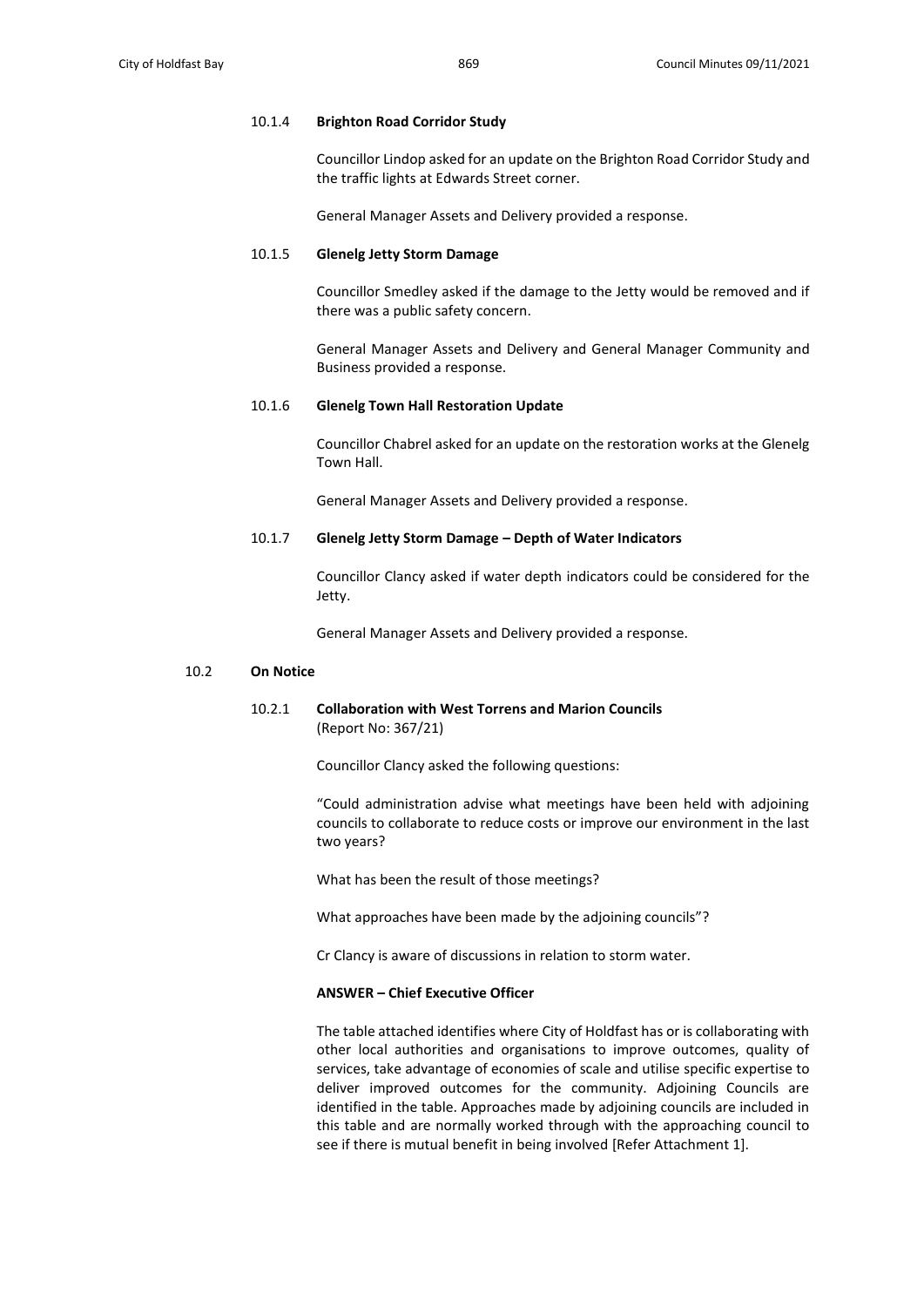### **11. MEMBER'S ACTIVITY REPORTS** - Nil

# **12. MOTIONS ON NOTICE**

### 12.1 **Motion on Notice – Purchase of Land - Councillor Fleming** (Report No: 385/21)

### **Leave of the Meeting**

Mayor Wilson sought leave of the meeting to move Item 12.1 Notice on Motion – Purchase of Land – Councillor Fleming (Report No: 385/21) in confidence at Item 18, Items in Confidence.

Leave of the meeting was granted.

### **13. ADJOURNED MATTER -** Nil

### **14. REPORTS OF MANAGEMENT COMMITTEES AND SUBSIDIARIES**

14.1 **Minutes – Audit Committee – 20 October 2021** (Report No: 383/21)

The public minutes of the meeting of the Audit Committee held 20 October 2021 were presented to Council for information and endorsement.

### **Motion C091121/2462**

**That Council notes the public minutes of the meeting Audit Committee of 20 October 2021 namely:**

- **1. That the Audit Committee advises Council it has received and considered a Standing Items Report addressing:**
	- **• Monthly Financial Statements**
	- **• Risk Management and Internal Control**
	- **• Audit – External/Internal/Cyber Security**
	- **• Alwyndor Investment Strategy**
	- **• Public Interest Disclosures – previously Whistle-Blowing**
	- **• Economy and Efficiency Audits**
	- **• Audit Committee Meeting Schedule**
- **2. That the Audit Committee has reviewed the General Purpose Financial Reports for the year ending 30 June 2021, as required under Section 126(4)(a) of the Local Government Act 1999, and found them to present fairly the state of affairs of the Council as required under the Local Government (Financial Management) Regulations 2011;**
- **3. That the Audit Committee recommends that Council adopts the 2020-21 Annual Report, subject to design and minor alterations, and the inclusion of the audited financial statements;**
- **4. That the Audit Committee recommends to Council the approval of the Business Continuity Policy.**

Moved Councillor Smedley, Seconded Councillor Snewin **Carried Unanimously**

14.2 **Information Report – Southern Region Waste Resource Authority Board Meeting – 25 October 2021** (Report 386/21)

> The information reports of the Southern Region Waste Resource Authority (SRWRA) Board meeting held on 25 October 2021 were attached and provided for information.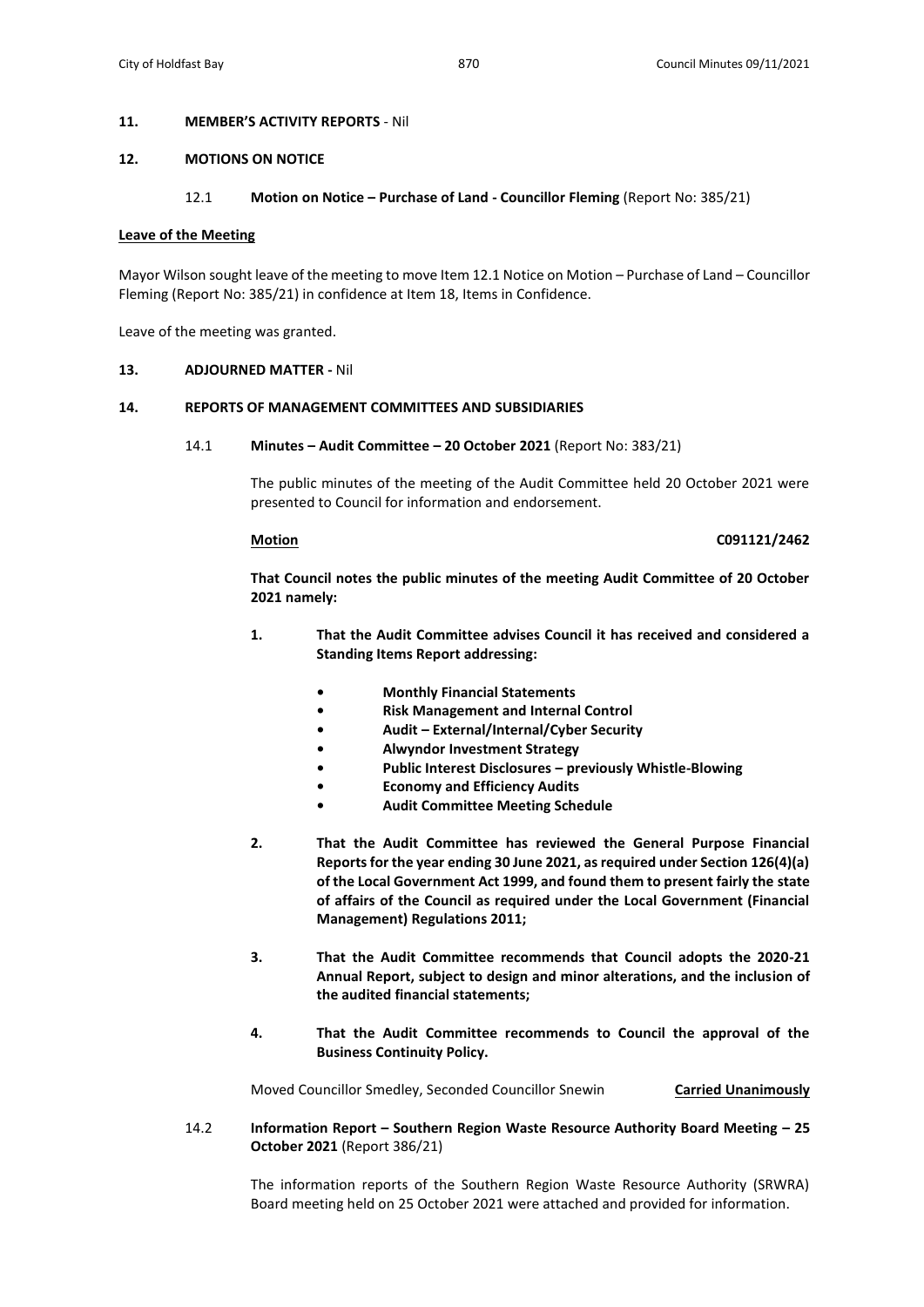**1. That the Information Reports of the Southern Region Waste Resource Authority Board meeting held on 25 October 2021 are noted.**

### **RETAIN IN CONFIDENCE – Section 91(7) Order**

**2. That having considered Attachment 2 to Report No: 386/21 Information Report – Southern Region Waste Resource Authority Board Meeting – 25 October 2021 in confidence under Section 90(2) and 3(b) and 3(d) of the** *Local Government Act 1999***, the Council, pursuant to Section 91(7) of the Act orders that Attachment 2 be retained in confidence for a period of 24 months and that this order be reviewed every 12 months.**

Moved Councillor Lindop, Seconded Councillor Smedley **Carried Unanimously**

# **15. REPORTS BY OFFICERS**

15.1 **Items in Brief** (Report No: 368/21)

These items were presented for the information of Members.

After noting the report any items of interest were discussed and, if required, further motions proposed.

### **Motion C091121/2464**

**That the following items be noted and items of interest discussed:** 

- **1. Commencement of update of the Regional Plan for Greater Adelaide**
- **2. Glenelg Policing Petition**
- **3. Christmas in Holdfast Bay**
- **4. 2021-2022 Open Space Grant Program**
- **5. Green Adelaide Grant Agreements**

Moved Councillor Lonie, Seconded Councillor Lindop **Carried Unanimously**

## 15.2 **Appointment of Deputy Mayor** (Report No: 376/21)

Section 51 of the *Local Government Act 1999* allows Council to appoint a Deputy Mayor for a term not exceeding four years. The Deputy Mayor may act in the absence of the Mayor, in the Office of the Mayor.

The current appointed Deputy Mayor was Councillor Abley. This appointment was up to 30 November 2021.

Council has previously made the appointment for a Deputy Mayor for a term of one year. It was Council's prerogative to choose a different length of term.

## **Nominations**

Her Worship the Mayor called for nominations.

A nomination was received for Councillor Smedley. Her Worship the Mayor announced that Councillor Smedley had been nominated for the appointment as Deputy Mayor, which was included in the Council's motion.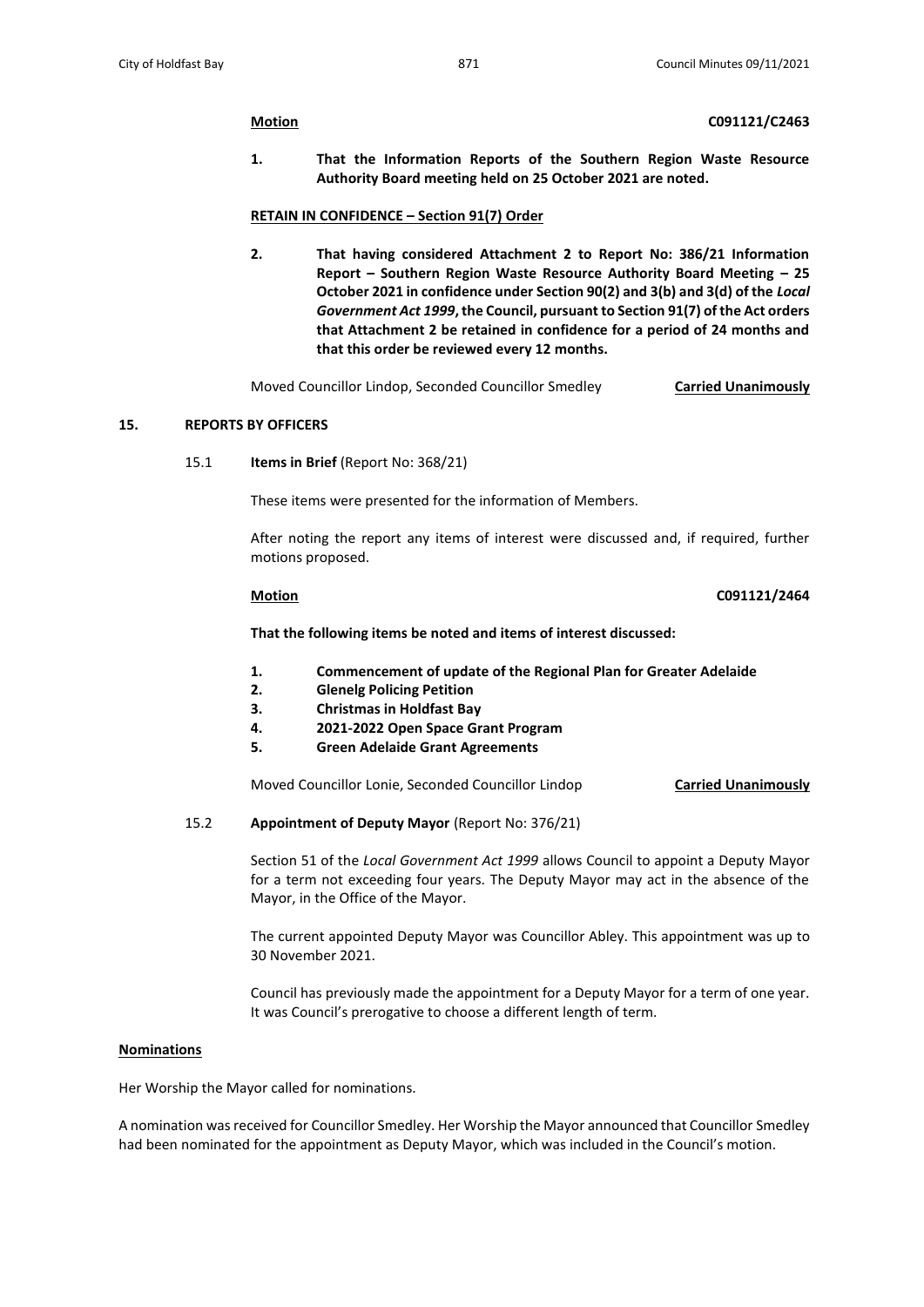# **Conflict of Interest**

Councillor Smedley declared a material conflict of interest for Item 15.2 Appointment of Deputy Mayor (Report No: 376/21) before the vote. The nature of the material conflict of interest (pursuant to Section 73 and 74 of the *Local Government Act 1999)* was that if successful he will receive an additional allowance.

Councillor Smedley dealt with the conflict of interest by leaving the meeting at 7.24pm.

**Motion C091121/2465**

**That Councillor Smedley be appointed as Deputy Mayor from 1 December 2021 to the end of this Council's term.**

Moved Councillor Snewin, Seconded Councillor Lonie **Carried Unanimously**

Councillor Smedley re-joined the meeting at 7.26pm.

## 15.3 **Civic Centre Redevelopment** (Report No: 377/21)

Council's 2020-21 Annual Business Plan included an Elected Member initiative and budget to undertake concept designs and a feasibility assessment for the redevelopment of the Brighton Civic Centre as a community hub.

After an extensive procurement process, JPE Design Studio were engaged to undertake concept development. The development process included targeted engagement and consultation with users of the site, as well as a desktop review of previously developed concepts and reviews.

Taking into account views expressed during engagements and experiences from previous processes, three concepts were developed on the basis of future sustainability, what is most cost-effective in the long term and what gives the overall best outcome. A fourth option was included by Administration based on what would be required to meet minimum legislative standards, noting that this did not address the original intent to redevelop the site as a community hub.

## **Motion C091121/2466**

**That Council:**

- **1. notes the Concept Design Options Report developed by JPE Design Studio (Attachment 2); and**
- **2. considers the next step in development of the concept as part of the 2022/23 Annual Business Planning process.**

Moved Councillor Lonie, Seconded Councillor Snewin **Carried Unanimously**

## 15.4 **Strategic Plan – Approval** (Report No: 378/21)

The *Local Government Act 1999* (the Act) requires Council to undertake a comprehensive review of its strategic management plans within two years after each general election. As the last general election was held in November 2018, a review of the current strategic plan - Our Place 2030 - was undertaken and received by Council in February 2021 (Report No 60/21). The review recommended that a new strategic plan be developed, which was provided for Council's consideration as a draft in June 2021 (Report No 208/21).

Section 122(6) of the Act requires that "members of the public are given a reasonable opportunity to be involved in the development and review of its strategic management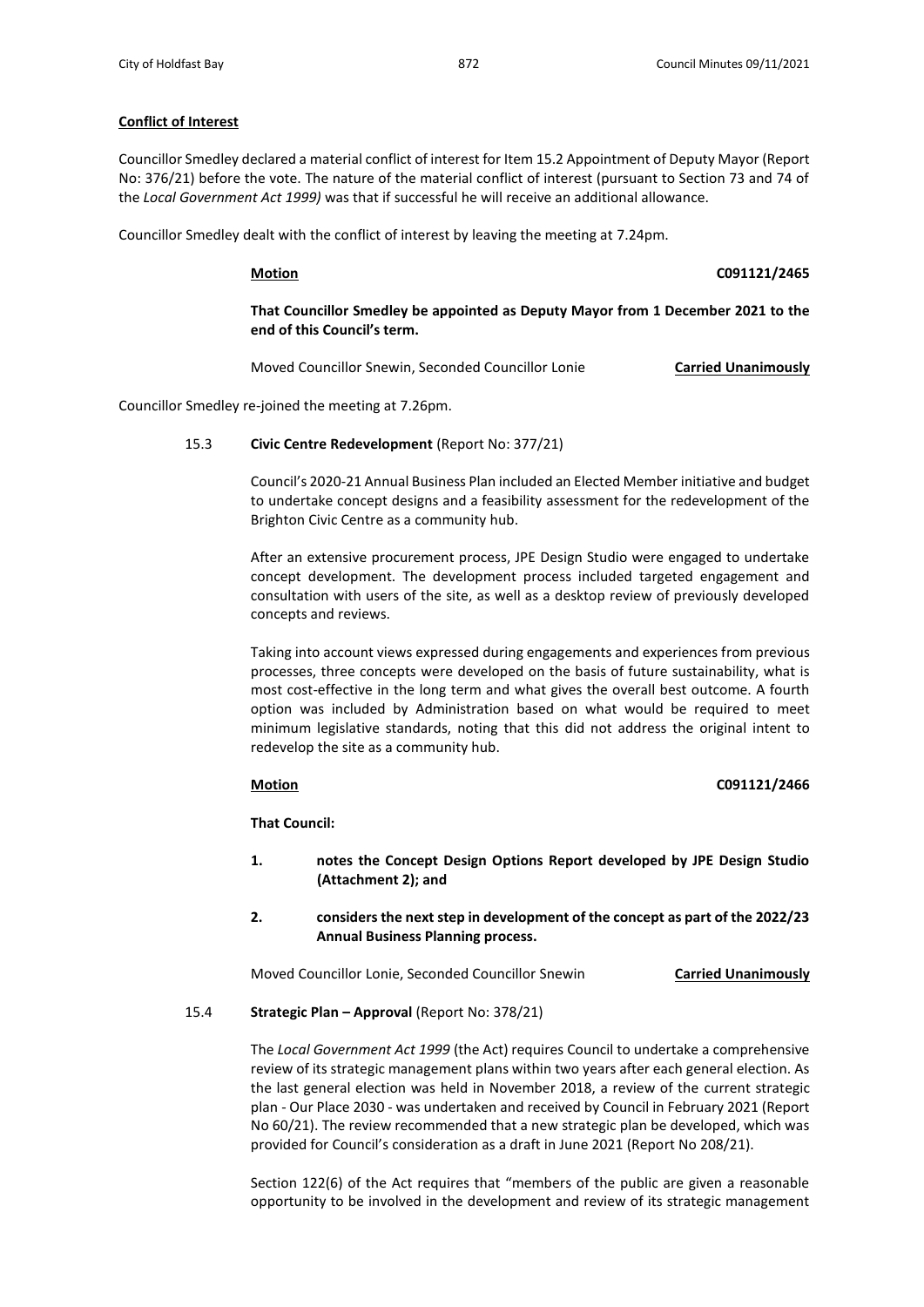plans". An engagement process was undertaken between 12 July and 8 August 2021 via both digital and analogue methods.

Comments were received and incorporated, to form a proposed final Strategic Plan. It was therefore recommended that Council accept this Strategic Plan for commencement from 1 January 2022.

**Motion C091121/2467**

**That Council:**

- **1. endorses the Strategic Plan Our Holdfast 2050+, subject to any minor typographical corrections that may be required; and**
- **2. approves the Strategic Plan Our Holdfast 2050+ commence from 1 January 2022.**

Moved Councillor Lindop, Seconded Councillor Abley **Carried** 

# **Division Called**

A division was called and the previous decision was set aside.

Those voting for: Councillors Abley, Bradshaw, Chabrel, Clancy, Fleming, Lindop, Lonie, Miller, Patton, Smedley, Snewin. (11) Those voting against: No Councillors (0)

Her Worship the Mayor declared the motion **Carried Unanimously**

15.5 **Nominations Sought for the Industrial Relations Consultative Council** (Report No: 381/21)

> The Local Government Association (LGA) sought nominations for a Local Government member on the Industrial Relations Consultative Council (IRCC) for a three year term commencing 17 March 2022. Ideally, nominees will have demonstrated experience relevant to industrial relations and work, health and safety matters, and ability to represent the views of the Local Government Association.

> Elected members should consider if they meet the Selection Criteria on the Call for Nominations Information Sheet (Part A) for the position.

> Any member who wishes to be nominated for the position needs to have their nomination endorsed by Council prior to submission to the LGA. If Council does not have a nominee it may just note the report.

# **Motion C091121/2468**

**That Council notes the report.**

Moved Councillor Smedley, Seconded Councillor Patton **Carried Unanimously**

# 15.6 **Local Government Reform and Update to Code of Practice – Access to meetings and Documents** (Report No: 382/21)

The *Statutes Amendment (Local Government Review) Act 2021* (the Review Act) was assented to by the Governor on 17 June 2021, and the first round of changes commenced on 20 September 2021. The Review Act updates the *Local Government Act 1999*.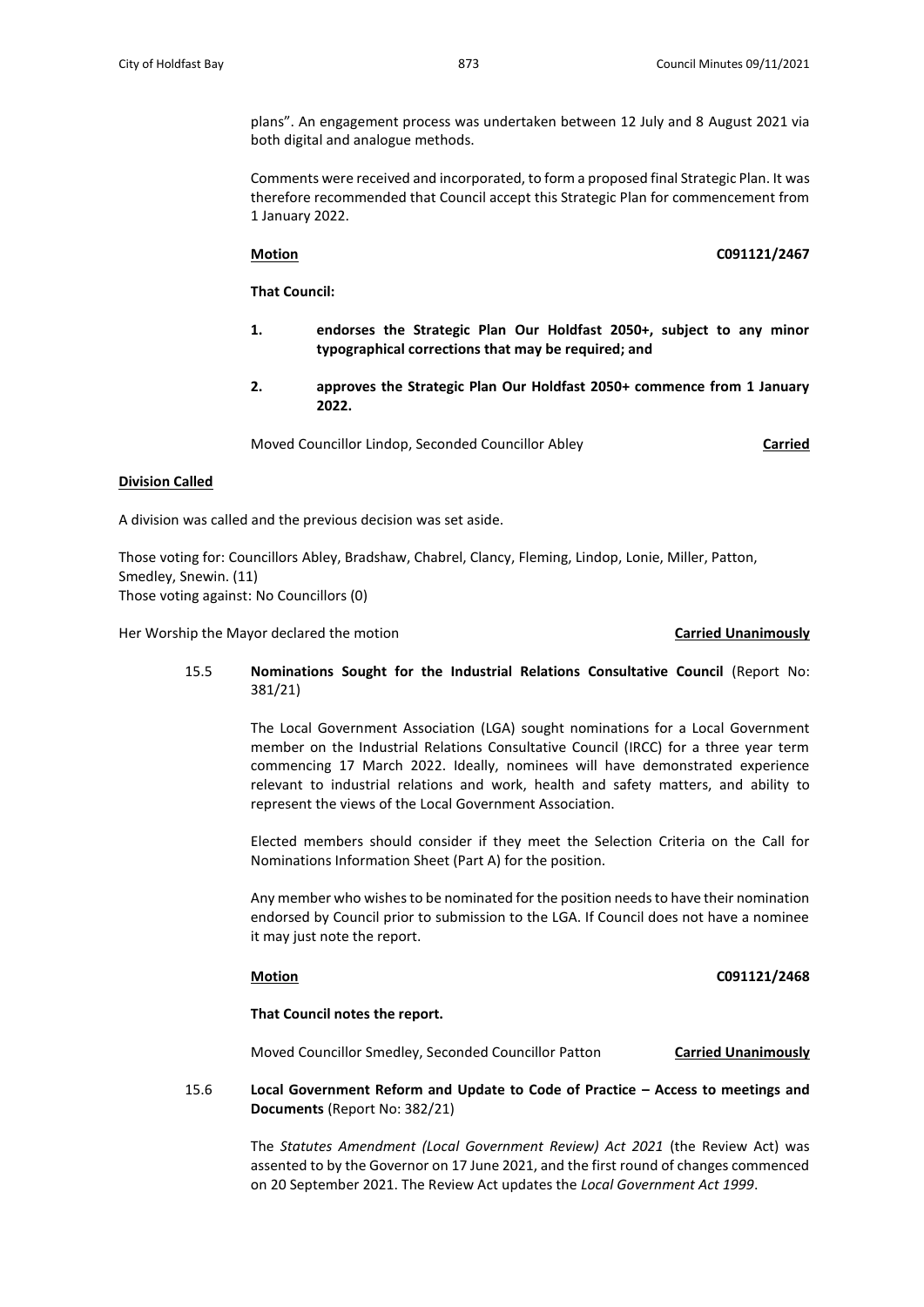As the legislation relating to Informal Gatherings has changed (Council Policy revoked on 12 October 2021 – C121021/2440) it was also necessary to update Council's Code of Practice – Access to Meetings and Documents (the Code), to refer to 'Information and Briefing Sessions' and implement changes recommended by the Local Government Association. Other minor updates were included to the Code and all proposed amendments were shown as tracked changes.

Section 92(5) of the *Local Government Act 1999* requires that before a council adopts, alters or substitutes a Code of Practice under that section, it must make copies of the proposed Code available for inspection at the Brighton Civic Centre and on Council's website and follow the relevant steps in the public consultation policy (Community Consultation and Engagement Policy). This would be managed by Administration as 'Consult' under Council's Community Consultation and Engagement Policy.

# **Motion C091121/2469**

**That Council:**

- **1. endorses the proposed changes to the Code of Practice – Access to Meetings and Document; and**
- **2. approves for Community Consultation the changes to the Code of Practice for 21 days, pursuant to Section 92(5) of the** *Local Government Act 1999.*

Moved Councillor Lonie, Seconded Councillor Smedley **Carried Unanimously**

### 15.7 **Container Deposit Scheme** (Report No: 375/21)

The Minister for Environment and Water, the Hon David Speirs announced the release of the "Improving South Australia's recycling makes cents" Container Deposit Scheme (CDS) discussion paper for community, industry and business feedback, which asked for feedback on presented options and opportunities to modernize the CDS. Consultation opened Friday 24 September and closes Friday 19 November.

A review of the CDS commenced in January 2019, with the release of the "Improving South Australia's Recycling makes cents" scoping paper to which Council submitted a response to.

A draft response was prepared, which mirror some of the same sentiments as those listed within the 2019 submission.

## **Motion C091121/2470**

**That Council endorse the proposed response to the CDS discussion paper and authorise the Chief Executive Officer to send the response on behalf of Council, with any minor amendments as required.**

Moved Councillor Lindop, Seconded Councillor Chabrel **Carried Unanimously**

### 15.8 **40 KM/H Area Speed Limit Public Consultation** (Report No: 374/21)

This report recommended broad scale community consultation with residents and the wider community regarding the proposed introduction of a 40 km/h speed limit within the City of Holdfast Bay.

The initial engagement on issues and solutions for an Integrated Transport Strategy identified speed, minimising through traffic (rat running), increasing walkability and safety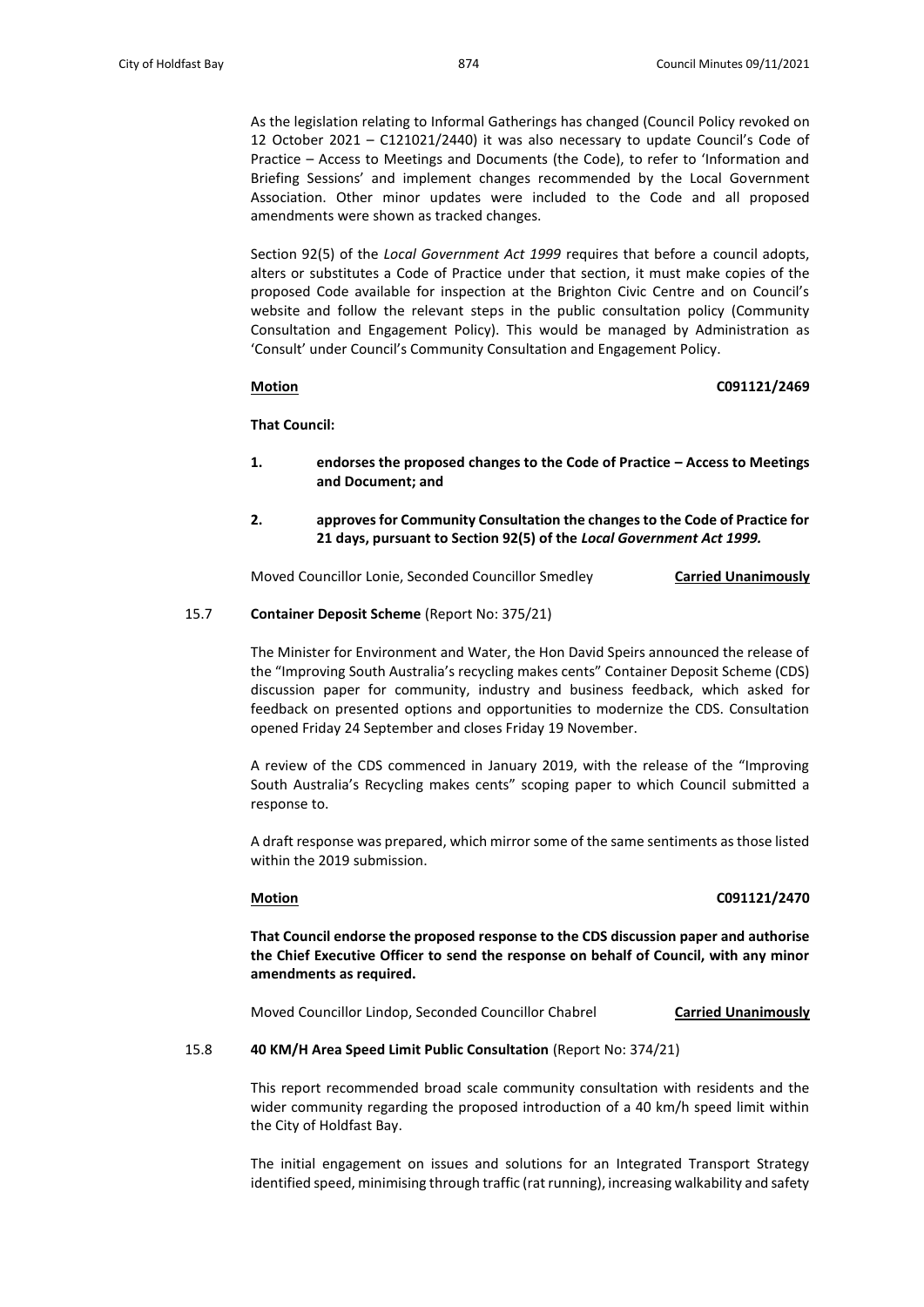as key issues of concern. In addition, Council's traffic team continually receive complaints regarding vehicle speeds along residential streets.

A council wide or precinct based 40 km/h speed limit was one of a suite of strategies being considered to address traffic concerns.

Arterial roads under the care and control of the Department of Infrastructure and Transport (DIT) are predominately posted at 60 km/h and would not be included as part of any proposal for changes to speed limits.

### **Motion C091121/2471**

**That Council support community engagement to help inform a proposed 40 km/h speed limit within the City of Holdfast Bay and that the engagement findings and a recommendation report is presented back to Council.**

Moved Councillor Patton, Seconded Councillor Fleming **Carried Unanimously**

## **16. RESOLUTIONS SUBJECT TO FORMAL MOTIONS -** Nil

## **17. URGENT BUSINESS – SUBJECT TO THE LEAVE OF THE MEETING -** Nil

# **18. ITEMS IN CONFIDENCE**

Item 12.1 Notice on Motion – Purchase of Land – Councillor Fleming (Report No: 385/21) was considered in Item 18, Items in Confidence, as per leave of the meeting granted.

# **Conflict of Interest**

Councillor Smedley declared a perceived conflict of interest for Item 18.1 Motion on Notice – Purchase of Land – Councillor Fleming (Report No: 385/21). The nature of the perceived conflict of interest (pursuant to Section 75 and 75A of the *Local Government Act 1999*) is Councillor Smedley provides advice to a party who consults to the owner of the property.

Councillor Smedley dealt with the perceive conflict of interest by making it known and leaving the meeting at 7.57 pm.

18.1 **Motion on Notice – Purchase of Land – Councillor Fleming** (Report No: 385/21)

**Motion – Exclusion of the Public – Section 90(3)(b) and (d) Order C091121/2472**

- **1. That pursuant to Section 90(2) of the** *Local Government Act 1999* **Council hereby orders that the public be excluded from attendance at this meeting with the exception of the Chief Executive Officer and Staff in attendance at the meeting in order to consider Report No: 385/21 Motion on Notice – Purchase of Land – Cr Fleming in confidence.**
- **2. That in accordance with Section 90(3) of the** *Local Government Act 1999*  **Council is satisfied that it is necessary that the public be excluded to consider the information contained in Report No: 385/21 Motion on Notice – Purchase of Land – Cr Fleming on the following grounds:.**
	- **b. pursuant to section 90(3)(b) of the Act, the information to be received, discussed or considered in relation to this Agenda Item is information the disclosure of which could reasonably be expected to confer a commercial advantage on a person with whom the Council is proposing to conduct business; or would prejudice the commercial position of the Council.**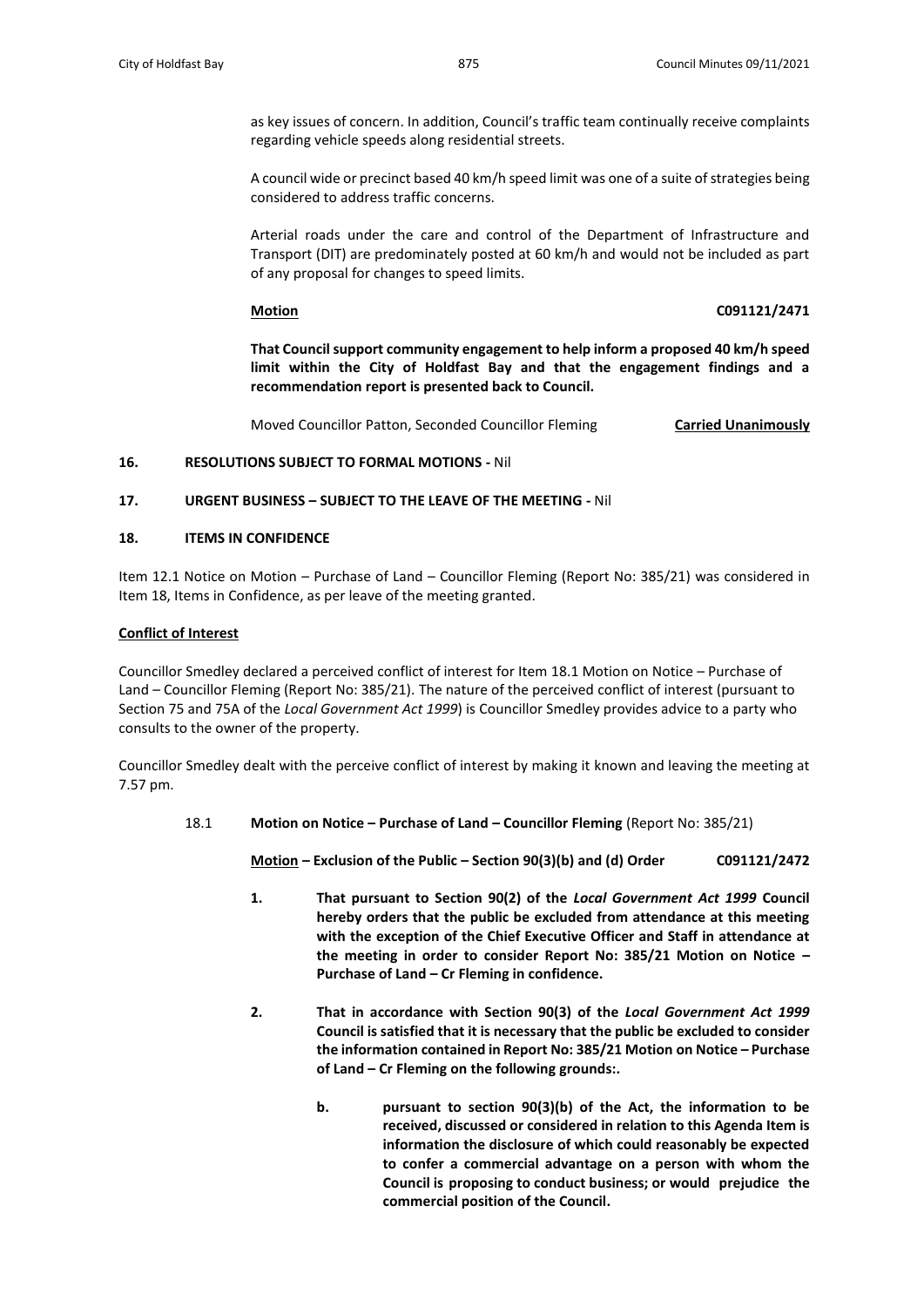**d. pursuant to section 90(3)(d) of the Act, the information to be received, discussed or considered in relation to this Agenda Item is commercial information of a confidential nature (not being a trade secret) the disclosure of which could reasonably be expected to prejudice the commercial position of the person who supplied thermation, or to confer a commercial advantage on a third party.**

**In addition, the disclosure of this information would, on balance, be contrary to the public interest. The public interest in public access to the meeting has been balanced against the public interest in the continued non-disclosure of the information. The benefit to the public at large resulting from withholding the information outweighs the benefit to it of disclosure of the information.**

**3. The Council is satisfied, the principle that the meeting be conducted in a place open to the public, has been outweighed by the need to keep the information or discussion confidential.**

Moved Councillor Lonie, Seconded Councillor Miller **Carried**

### **RETAIN IN CONFIDENCE – Section 91(7) Order C091121/2474**

**That having considered Agenda Item 18.1 385/21 Motion on Notice – Purchase of Land – Cr Fleming in confidence under section 90(2) and (3)( b) and (d) of the** *Local Government Act 1999***, the Council, pursuant to section 91(7) of that Act orders that the minutes be retained in confidence until further notice and the Chief Executive Officer is authorised to release the documents when the matter is concluded, giving due consideration to any relevant commercial transactions, and that this order be reviewed every 12 months.**

Moved Councillor Miller, Seconded Councillor Lonie **Carried Unanimously**

Councillor Smedley re-joined the meeting at 8.38pm.

Councillor Abley left the meeting at 8.38pm. Councillor Abley re-joined the meeting 8.38pm.

Councillor Lonie left the meeting at 8.38pm.

18.2 **Request to remove significant tree in front of 10A Augusta Street, Glenelg** (Report No: 347/21)

**Motion – Exclusion of the Public – Section 90(3)(i) Order C091121/2475**

- **1 That pursuant to Section 90(2) of the** *Local Government Act 1999* **Council hereby orders that the public be excluded from attendance at this meeting with the exception of the Chief Executive Officer and Staff in attendance at the meeting in order to consider Report No: 347/21 Request to Remove Significant Tree in front of 10a Augusta Street, Glenelg in confidence.**
- **2. That in accordance with Section 90(3) of the Local Government Act 1999 Council is satisfied that it is necessary that the public be excluded to consider the information contained in Report No: 347/21 Request to Remove Significant Tree in front of 10a Augusta Street, Glenelg on the following ground:**
	- **i. pursuant to section 90(3)(i) of the Act, the information to be received, discussed or considered in relation to this Agenda Item is information relating to potential litigation that the Council believes**